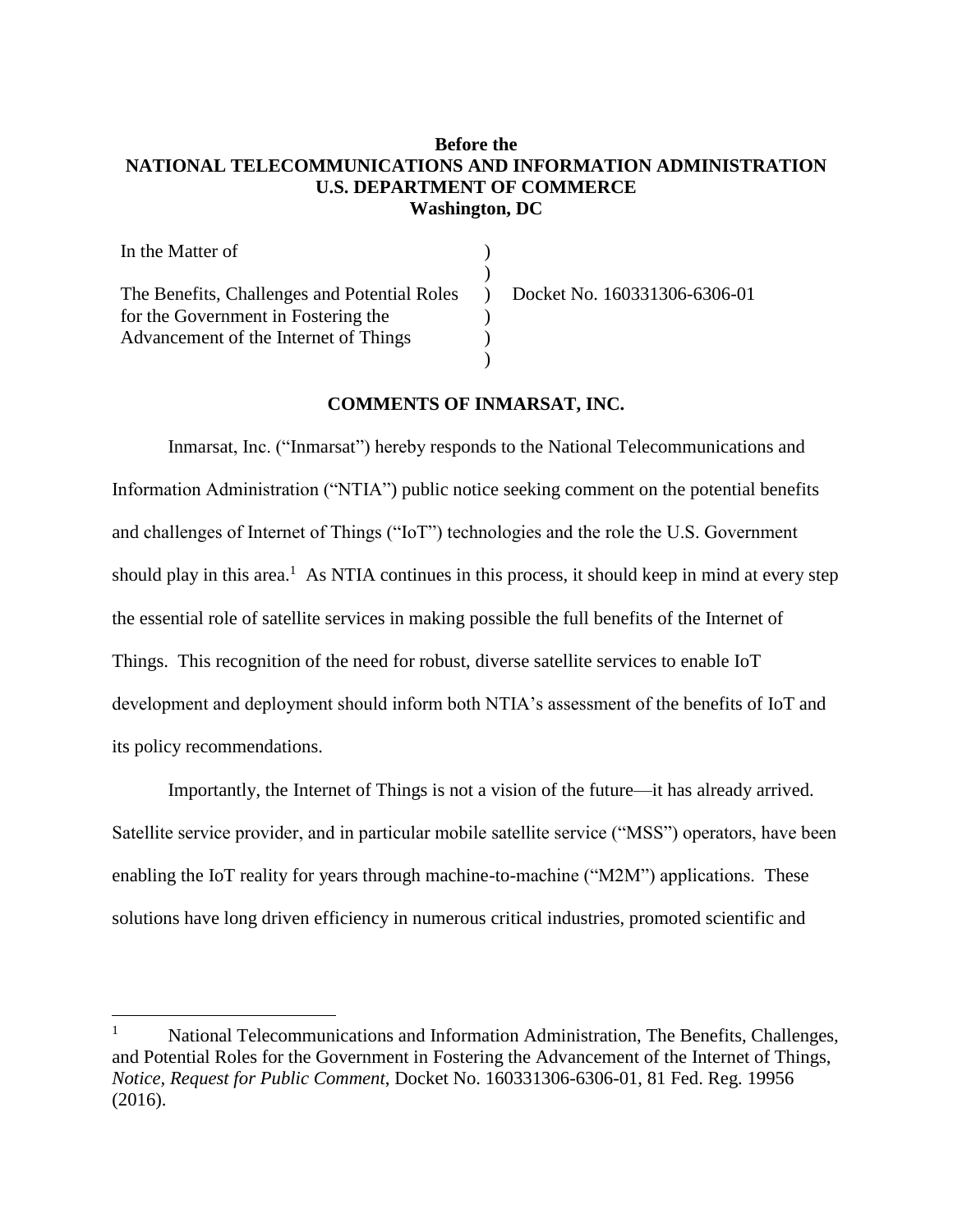environmental research, and enabled businesses to track, manage, and optimize resources across

the globe. For example:

- Inmarsat's M2M capabilities enable accurate monitoring and adjustment of water management systems, transmitting sensor data to improve visibility of changes in water levels and water quality.
- Inmarsat M2M enables oil and gas pipeline operators to monitor for corrosion and other risks along their pipelines, simultaneously minimizing risk and costs while improving safety and security.
- MSS technologies allow for fleet management, whether a fleet of garbage trucks moving across the city or airplanes moving across the globe; and advanced asset tracking enables businesses not only to know where cargo is, but also the status of its contents and to unlock a container remotely upon reaching its final destination.
- Satellite services like Inmarsat's are critical to smart grid implementations, automating monitoring and control of the distribution network and managing efficient delivery of power to consumers.

These are only a few of the myriad IoT applications already being supported by Inmarsat and other satellite service providers. The satellite industry has been on the cutting edge of IoT technology for years, and satellite connectivity will continue to drive innovation in this space.

## **The Beneficial Role of Satellite Connectivity in Delivering the IoT**

Satellite connectivity, whether as a backhaul solution or as the access network for connected devices will be an essential component of future systems enabling the Internet of Things. Indeed, it is not a stretch to say that is no IoT future without satellite. Because of their ubiquity, reliability, seamlessness, and versatility, satellite services will be key to unleashing the benefits and value of IoT in the near- and mid-term future.

*Ubiquity.* Terrestrial wireless infrastructure is designed to serve populations, not geographies, leading to the networks being most prevalent in urban areas and often largely nonexistent in rural and remote areas. One of the key benefits of M2M and IoT systems are the abilities to monitor, track, and control assets in real-time in remote areas where manual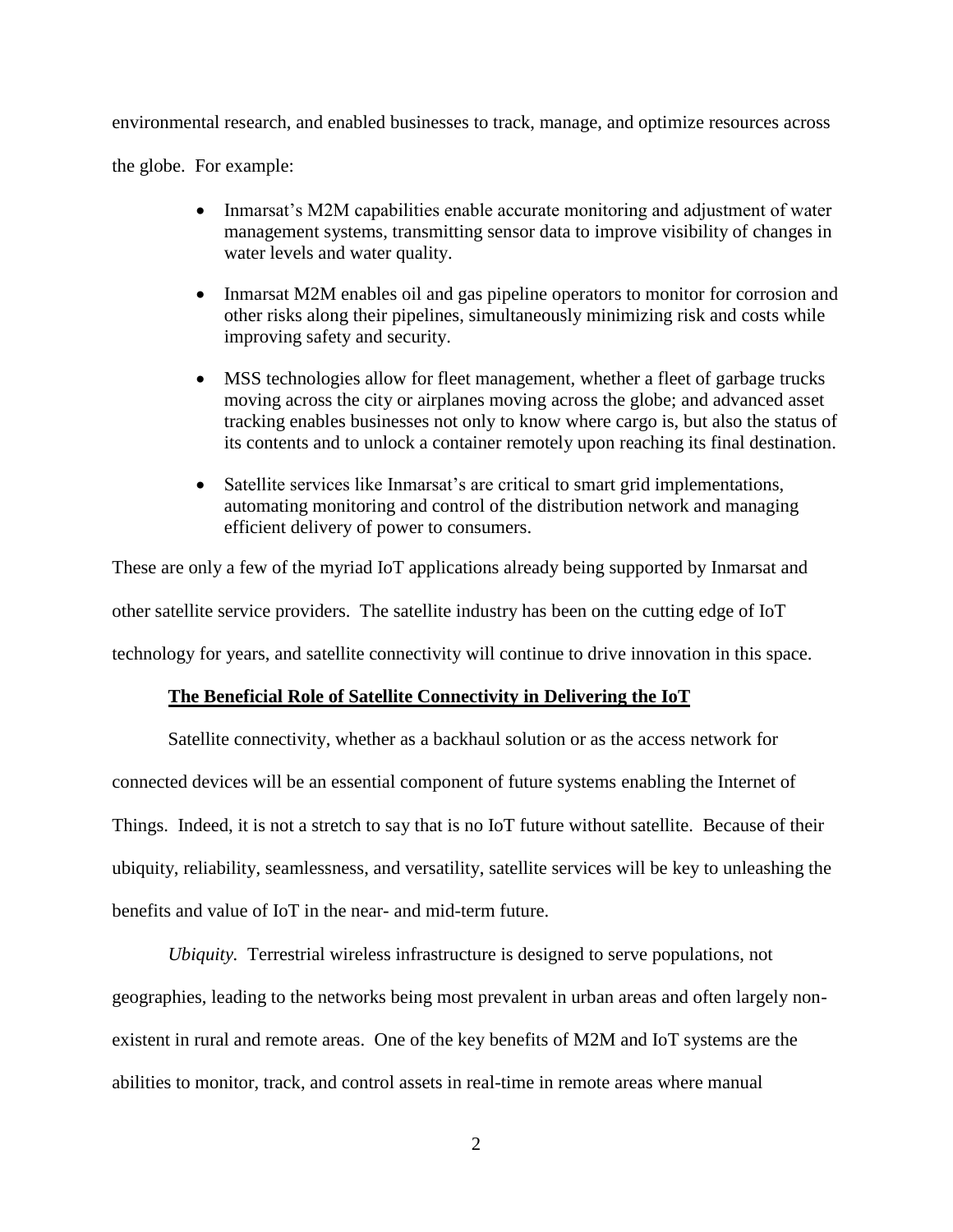inspection and operation would be difficult or uneconomical. The reduced cellular coverage outside the densest population centers limits its ability to facilitate asset connectivity. This problem is exacerbated for international businesses, due to the national nature of most cellular deployments. Satellite systems suffer none of these challenges. Inmarsat's global satellite network provides service worldwide, meaning that its coverage extends to rural and urban areas alike, as well as across the oceans and the skies. That is why Inmarsat refers to its M2M and IoT strategy as the "Internet of Everywhere."

*Reliability.* Reliability is another key differentiator for satellite-delivered IoT solutions. Because they do not rely on an extensive physical network of towers and other local facilities, satellite services are less vulnerable to damage to physical infrastructure, particularly in times of emergency or disaster. Inmarsat can offer businesses 99.9% availability over its satellite and ground network due to this lack of vulnerability coupled with the strength and resilience of its network. Similarly, Inmarsat's user terminals are rugged, discreet, and specifically designed to operate for long periods of time without maintenance or manual inspection, adding an extra layer of reassurance.

*Seamlessness.* Another reason why satellite systems offer such effective platforms for IoT applications is the uniformity of experience across the satellite footprint. Systems like Inmarsat's, which has a worldwide communication footprint, seamlessly can connect all compatible devices, even if they cross national borders, without the need to pay roaming fees or build in antennas to communicate with systems from various providers using incompatible technologies. Moreover, unlike cellular systems, where technology upgrades happen gradually, hitting the population centers first, performance in a satellite system typically is largely

3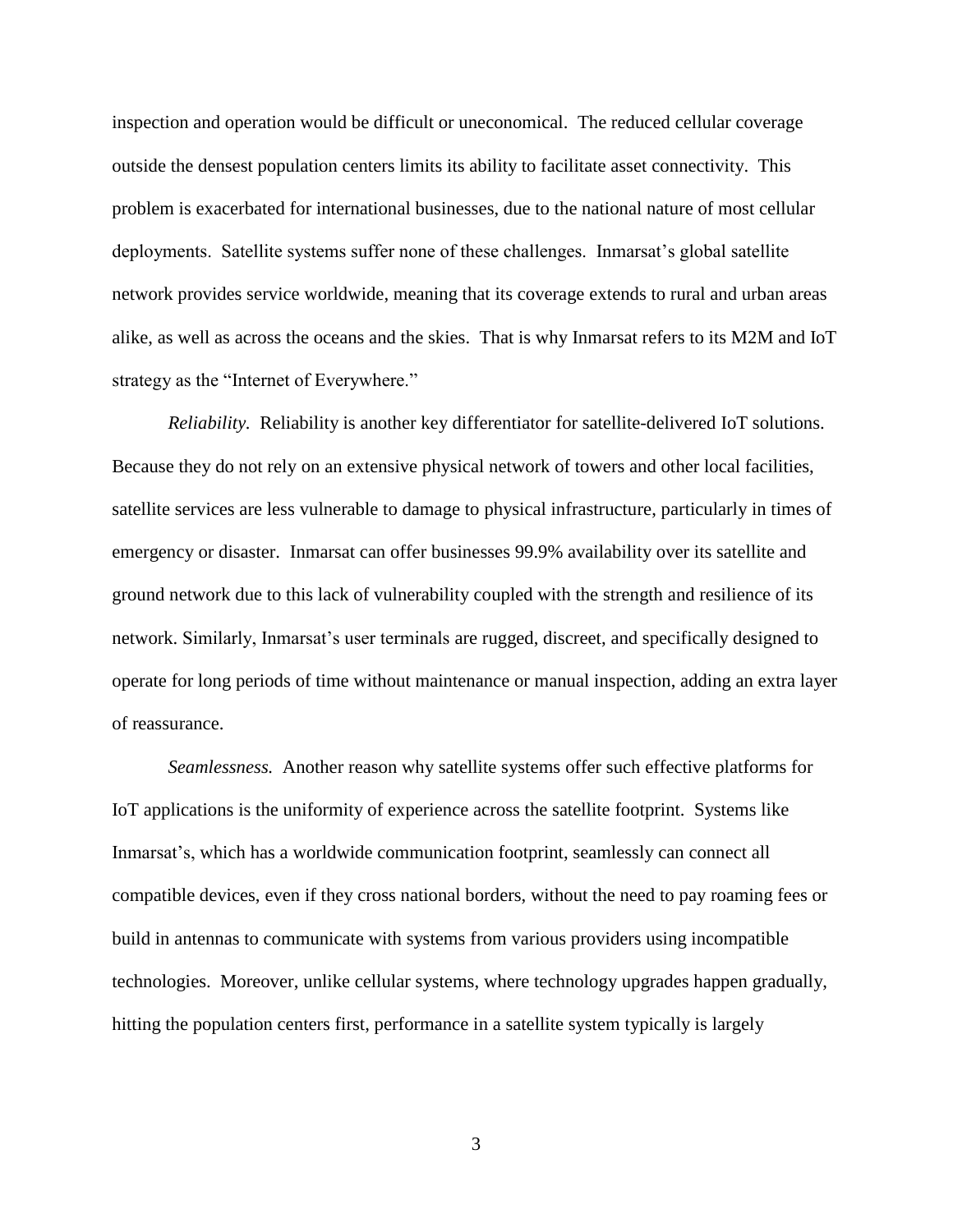consistent across a satellite's footprint creating a seamless experience that benefits technology developers and users alike.

*Versatility.* The versatility of satellite communications systems is another aspect making them a key enabler of IoT. Satellite system designs vary in terms spectrum, orbit, constellation size, services, and myriad other aspects, which facilitate a wide variety of solutions. For example, amongst satellite operators, Inmarsat has the most diverse portfolio of connectivity offerings in the IoT space, from low-data rate messaging services, typically used in industries like transportation for tracking and monitoring vehicles and cargo, to broadband IP connectivity, useful for real time monitoring and control of assets, or as a backhaul solution for low-power wide area networks ("LPWAN") or other applications.

The satellite industry has a long history of integrating its connectivity solutions into other systems and partnering strategically with manufacturers and service providers to deliver tailored end-to-end IoT solutions. Inmarsat is working with a number of key solutions providers to certify and collaborate on applications. For example, Inmarsat recently announced its membership in the  $LoRa^{\circledast}$  Alliance, a non-profit organization that promotes the connectivity standard LoRaWAN for LPWAN.<sup>2</sup> This partnership means that assets that use the LoRa standard can now be connected over Inmarsat's global networks for seamless integration and interoperability, even in areas where cellular or terrestrial coverage is unavailable or unreliable.

Inmarsat has also announced a partnership with Actility, the industry leader in LPWAN, which combines Inmarsat's connectivity with Actility's IoT management platform to connect

 $\overline{a}$ 

<sup>&</sup>lt;sup>2</sup> Press Release, Inmarsat, Inmarsat joins the LoRa® Alliance, <http://www.inmarsat.com/news/inmarsat-joins-lora-alliance/> (Feb. 8, 2016).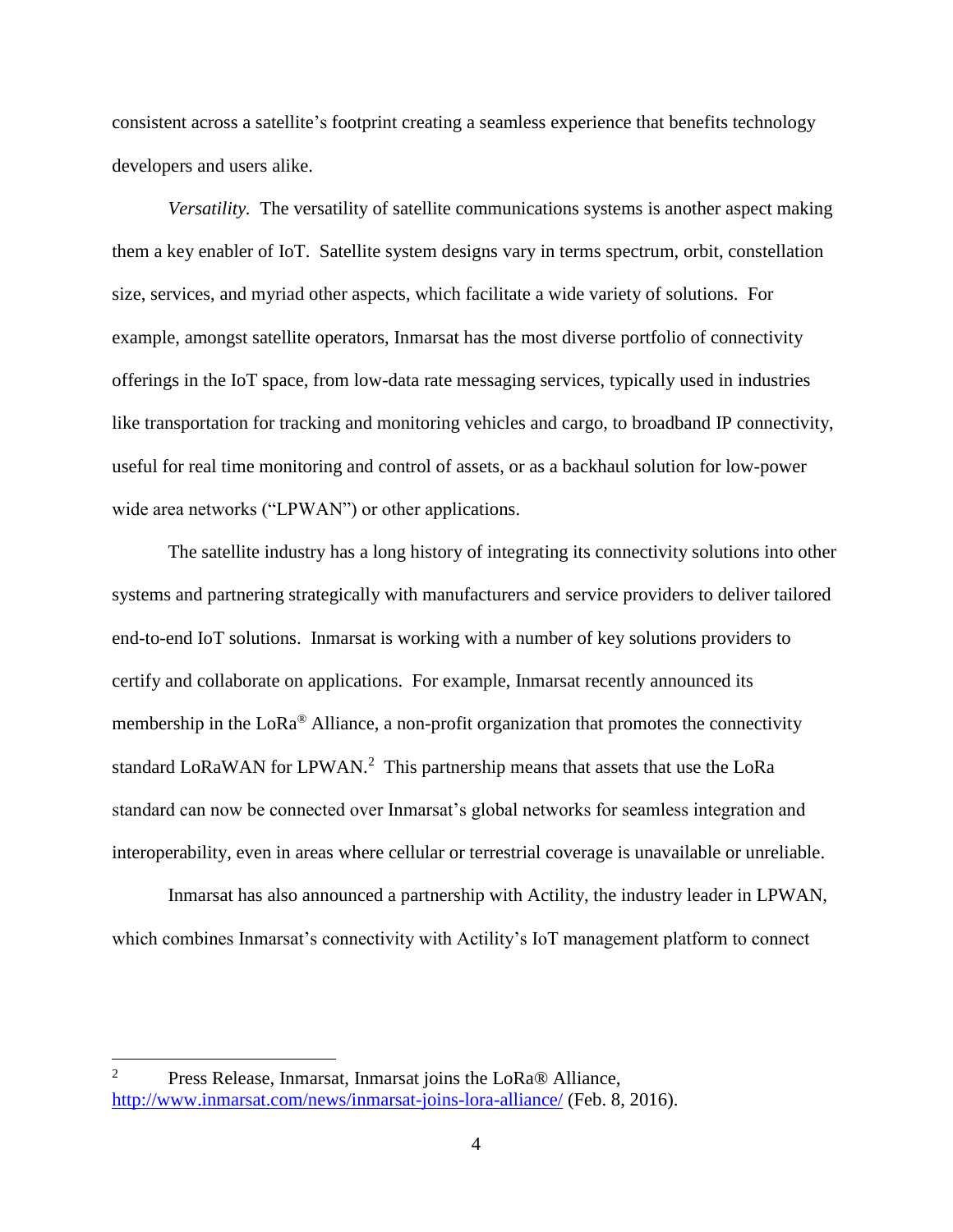and manage objects anywhere on the planet.<sup>3</sup> Through its partnership with Actility, Inmarsat's satellite system will provide backhaul for a wide range of IoT and M2M applications, including:

- Utility management and smart grid
- Infrastructure remote fault detection
- Street light management
- Environmental monitoring
- Waste management
- Smart agriculture

Beyond backhaul applications, mobility services provided over satellites also are a critical component to current and future IoT applications. As described above, MSS providers have long been indispensable in diverse M2M applications. Similarly, MSS is already an essential platform for government Unmanned Aerial Systems (UAS) operations. As commercial UAS and connected car technologies proliferate, the reliability and ubiquity of MSS will be the only way to ensure their effective operation, whether through command-and-control functions, telematics, over-the-air system updates, or enhanced navigation capabilities.

## **Policy Recommendations**

As detailed above, satellite communications are a key enabler of the IoT future. But to reach the full potential of these technologies, satellite systems require adequate spectrum resources to support current and future services. As various U.S. government agencies consider policies to promote development of "5G" and other wireless technologies, they should bear in mind the essential role of satellite broadband technologies and ensure that both operational

 $\overline{3}$ <sup>3</sup> Press Release, Inmarsat, Inmarsat and Actility partner to deliver single, global platform for Internet of Things (IoT), [http://www.inmarsat.com/press-release/inmarsat-actility-partner](http://www.inmarsat.com/press-release/inmarsat-actility-partner-deliver-single-global-platform-internet-things-iot/)[deliver-single-global-platform-internet-things-iot/](http://www.inmarsat.com/press-release/inmarsat-actility-partner-deliver-single-global-platform-internet-things-iot/) (Feb. 19, 2016).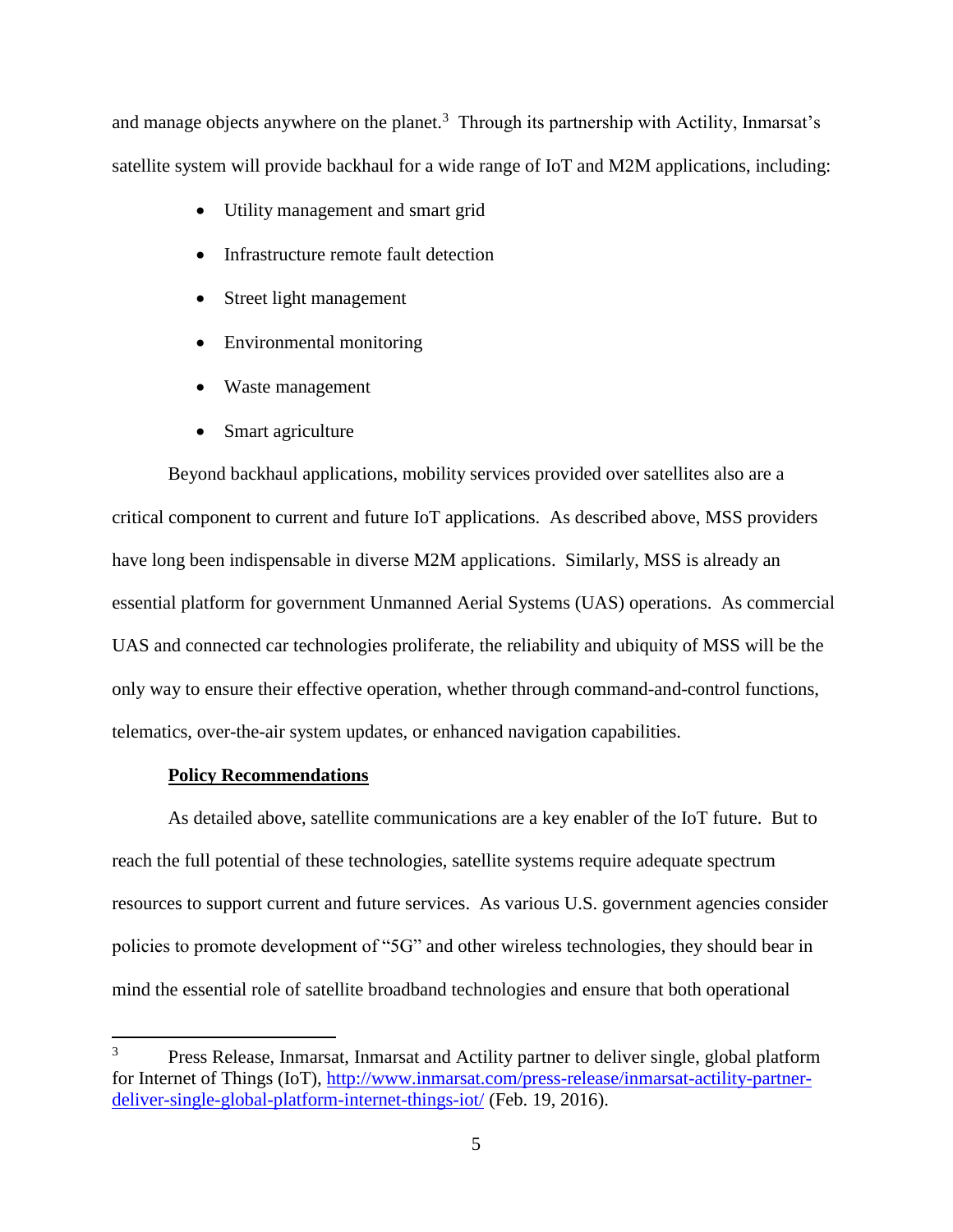satellite systems as well as those under development have ample spectrum available to continue innovating in this sector.

Policies related to IoT should also be technology neutral to the greatest extent possible, and at a minimum should recognize the diverse roles satellite solutions can play in enabling IoT. Satellite connectivity can function at every level of the IoT service delivery chain, from backhaul to wireless networks to the access network for IoT devices themselves. As U.S. government agencies consider policies, establish working groups, or otherwise take actions in this area, they should ensure that these actions contemplate satellite industry participation in IoT and do not presuppose any particular technological solutions.

Overall, policy approaches should reflect that the IoT sector, while already established and boasting a substantial existing base of devices, is undergoing rapid innovation seeing additional terminals and applications being added monthly. New technologies and platforms are under development, and governments should be reticent to take an overly regulatory approach at this critical evolutionary stage. In particular, technologies and solutions should be industrydriven, and where standards are required they should be developed through open participatory processes. Similarly, security in IoT is essential. Without sufficient trust in IoT devices and platforms, consumers will reject them, and their development will be stunted. However, experience has shown that approaches to the fast-moving area of cybersecurity are best developed in industry-driven, multistakeholder contexts that are nimble, leverage the best available expertise, and develop flexible approaches that can be implemented according to a business's specific needs and circumstances.

\* \* \*

6